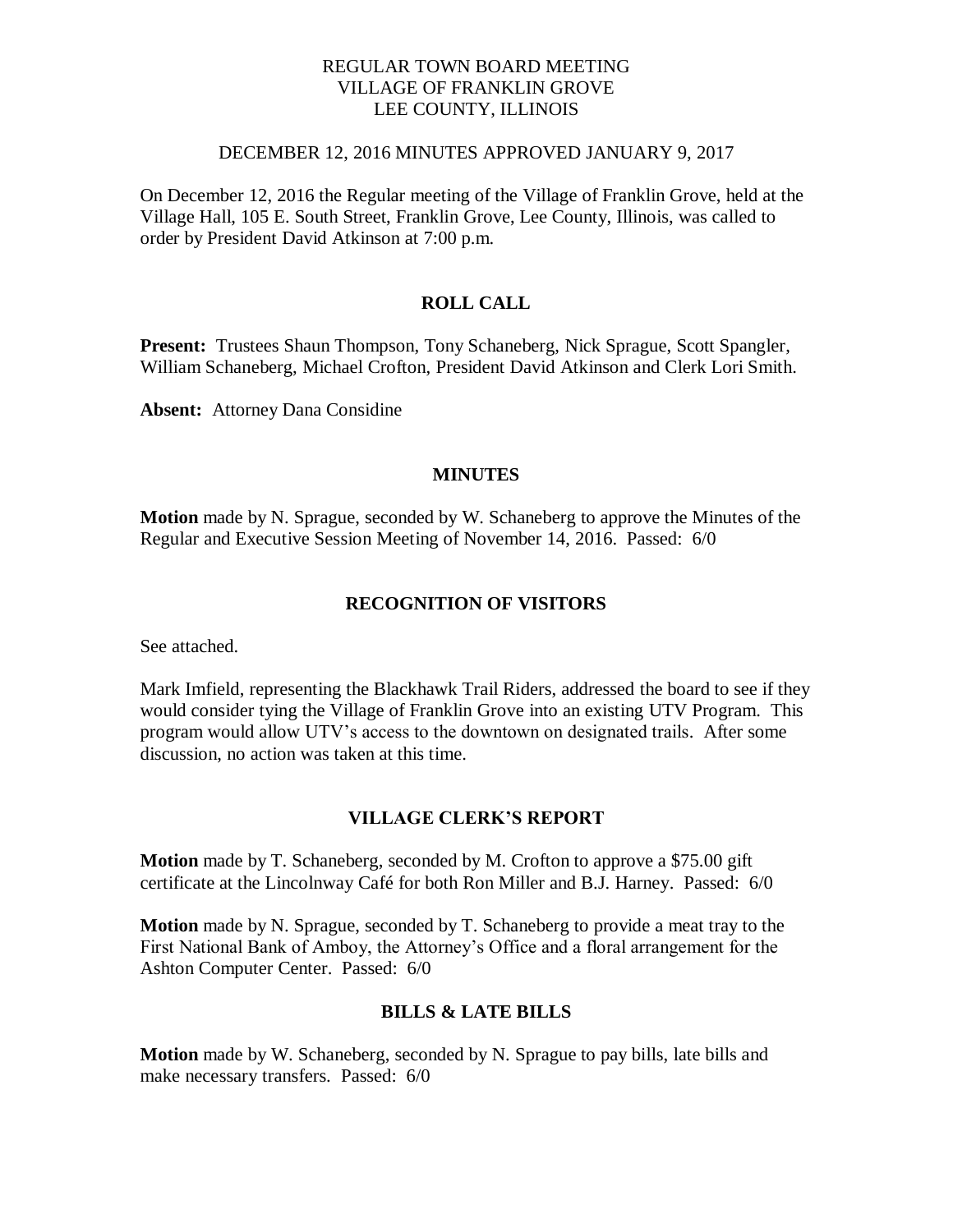### **POLICE REPORT**

See attached.

Trustee Thompson advised that there are two cars with expired licenses; one has been sitting in the same place for about a year and the other has flat tires, that need to be looked into.

#### **LEGAL ISSUES (Attorney Considine)**

**Motion** made by S. Spangler, seconded by W. Schaneberg to approve Ordinance 752 -16 regarding Travel, Meal and Lodging Expenses. Passed: 6/0

#### **GENERAL ISSUES**

**Motion** made by M. Crofton, seconded by S. Spangler to approve a \$100 donation to the FFA. Passed: 6/0

President Atkinson advised that he was contacted by Trina Dillon, principal of the Elementary School, asking permission to stagger the buses during drop-off and pick-up. President Atkinson spoke with Pat Hilliker, Fire Chief, who advised that it wasn't an issue for emergency vehicles. After much discussion President Atkinson advised that he would tell them to do a trial, but to make sure signage is put up and the buses aren't arriving early.

#### C**OMMITTEE REPORTS**

# **STREETS & ALLEYS**

(T. Schaneberg Chairman)

None

#### **WATER & SEWER**

(W. Schaneberg Chairman)

Trustee Schaneberg advised that they currently have no back up pumps. The price for a 6" pump was \$8,975 and a 4" pump for \$6,500.

Ron Miller, Water and Sewer Superintendent, wanted to make it clear that he did not request the Streets & Alleys position, that it was offered and there has been no discussion since then about what would be offered.

Clerk Smith brought up concerns about putting an ad in the paper for both a Streets  $\&$ Alleys employee and a Water & Sewer employee when only one position for Street & Alleys is currently available. President Atkinson advised that an ad be put in for both positions to see what kind of response we get.